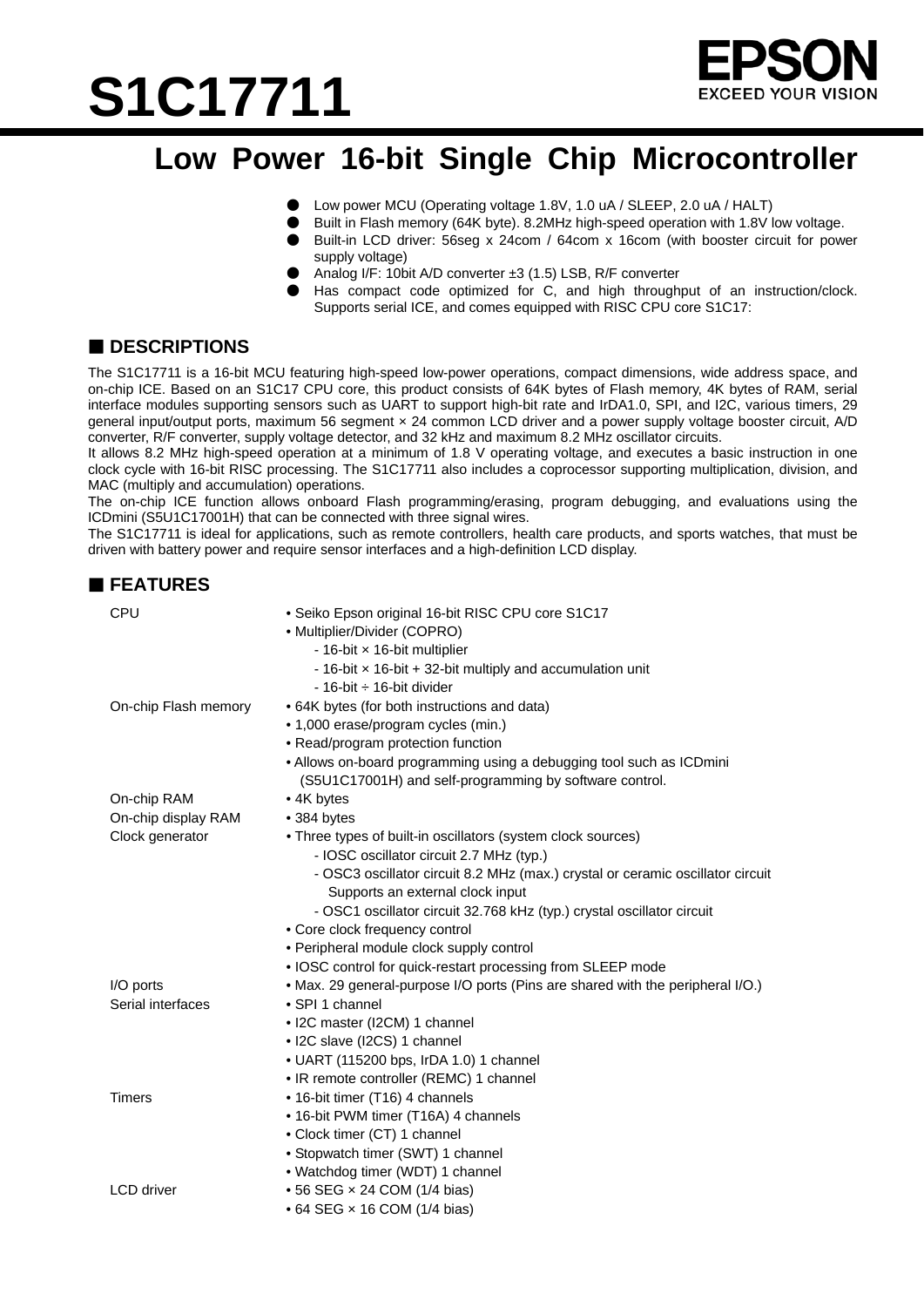# **S1C17711**

|                                                                                   | $\bullet$ 64 SEG $\times$ 8 COM (1/4 bias)                                          |
|-----------------------------------------------------------------------------------|-------------------------------------------------------------------------------------|
|                                                                                   | • Built-in voltage booster                                                          |
| A/D converter                                                                     | • Successive approximation type                                                     |
|                                                                                   | • Eight analog input channels (max.)                                                |
|                                                                                   | • 10-bit resolution                                                                 |
| R/F converter                                                                     | • Two channels, CR oscillation type                                                 |
|                                                                                   | • 24-bit counter                                                                    |
|                                                                                   | • Supports DC-bias resistive/capacitive sensors and AC-bias resistive sensors.      |
|                                                                                   | • Supports external input for counting pulses.                                      |
| Supply voltage detector (SVD) • 15 programmable detection levels (1.8 V to 3.2 V) |                                                                                     |
| Interrupts                                                                        | $\bullet$ Reset                                                                     |
|                                                                                   | $\bullet$ NMI                                                                       |
|                                                                                   | • 23 programmable interrupts (eight levels)                                         |
| Power supply voltage                                                              | • 1.8 V to 3.6 V (for normal operation)                                             |
|                                                                                   | • 2.7 V to 3.6 V (for Flash erasing/programming)                                    |
|                                                                                   | . Built-in voltage regulator (two operating voltages switchable)                    |
| Operating temperature                                                             | $\bullet$ -25°C to 70°C                                                             |
| Current consumption                                                               | • SLEEP state: 1.0 µA typ. (OSC1: Off, IOSC: Off, OSC3: Off)                        |
|                                                                                   | • HALT state: 2.0 µA typ. (OSC1: 32 kHz, IOSC: Off, OSC3: Off, PCLK: Off, LCD: Off) |
|                                                                                   | 9.0 µA typ. (OSC1: 32 kHz, IOSC: Off, OSC3: Off, PCLK: Off,                         |
|                                                                                   | LCD On (all on, maximum contrast, VC2 reference))                                   |
|                                                                                   | . Run state: 12 µA typ. (OSC1: 32 kHz, IOSC: Off, OSC3: Off, PCLK: On, LCD: Off)    |
|                                                                                   | 400 µA typ. (OSC1: Off, IOSC: Off, OSC3: 1 MHz ceramic, PCLK: On,                   |
|                                                                                   | LCD: On (all on, maximum contrast, VC2 reference voltage))                          |
| Shipping form                                                                     | . TQFP15-128pin package (14 mm x 14 mm, lead pitch: 0.4 mm)                         |
|                                                                                   | • VFBGA10H-144 package (10 mm x 10 mm, ball pitch: 0.8 mm)                          |
|                                                                                   | • Die form (pad pitch: 90 µm)                                                       |
|                                                                                   |                                                                                     |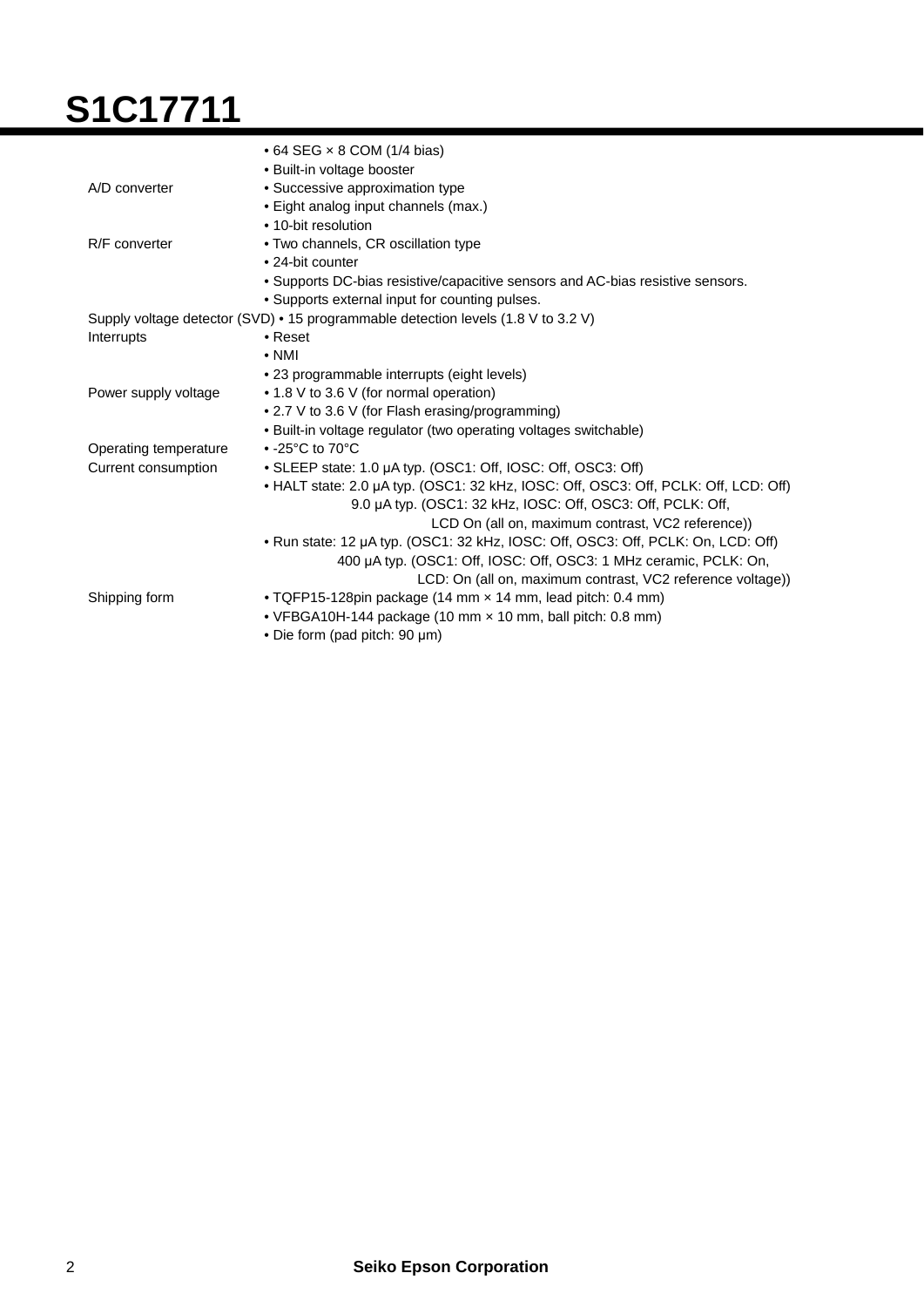## **S1C17711**

**Block Diagram**